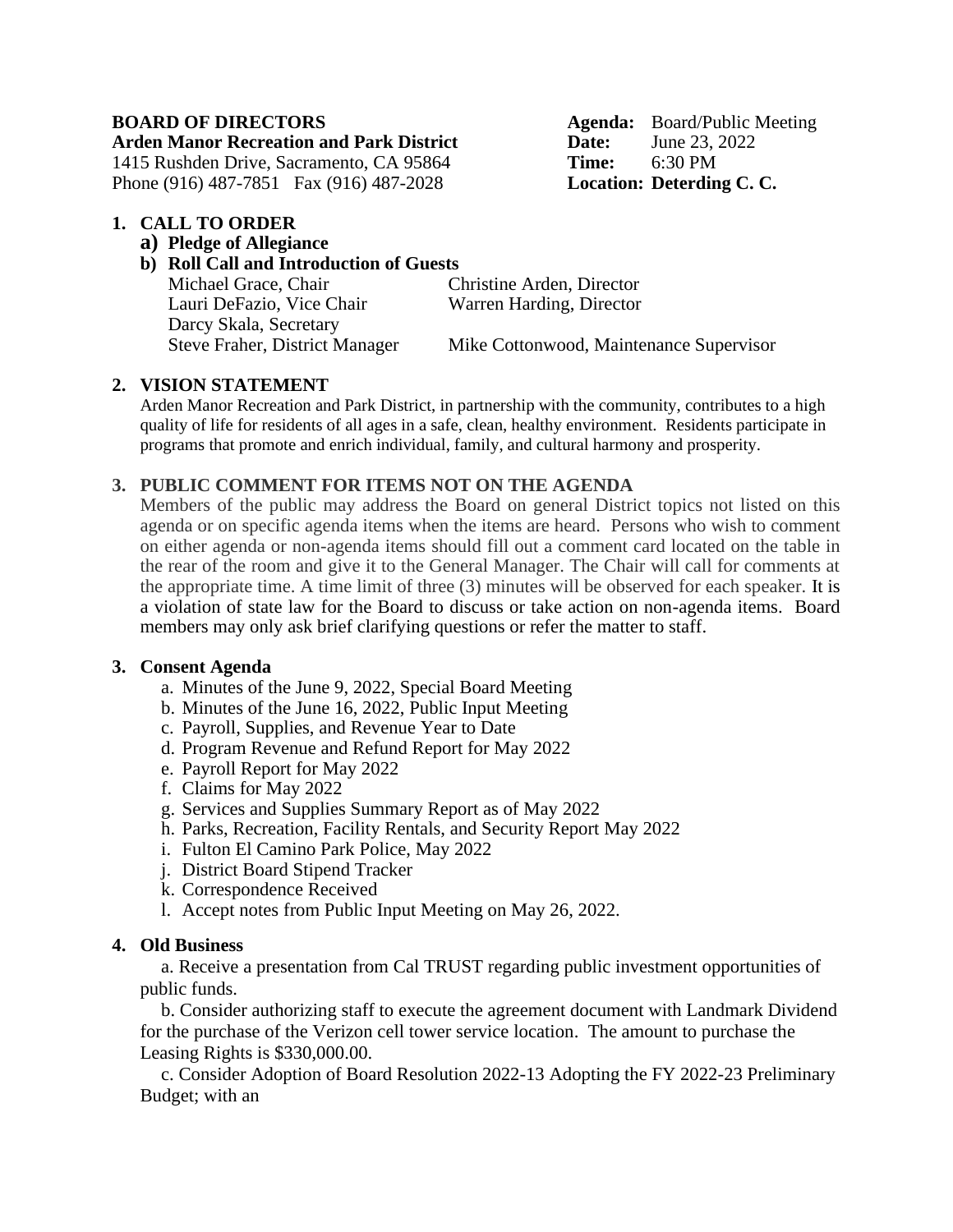- Operations Budget of \$887,970.00 and a
- Capital Improvements Budget of \$524,416.00
- Appropriation for Contingency \$19,732.00
- Total projected Expenses \$1,412,386.00
- District Revenues are estimated at \$986,193.00
- With roll-over fund balance amount of \$565,473
- Total available financing \$1,551,666.00

## **5. New Business**

a. Receive a presentation from the KYA Group which is a CMAS contract agency to manage construction/renovation projects in the District.

b. Board discussion on the upcoming  $70<sup>th</sup>$  Anniversary of the District and the Community Service Award and potential recipients.

# **6. REPORTS**

- a. General Manager's Report
- b. Staff Reports
	- -maintenance
	- -aquatics and recreation programs
	- -summer camps-afterschool program

## **7. Discussion of any topics pertaining to future District business or issues with no action being taken at this time.**

# **ADJOURNMENT**

# *Next Board Business Meeting and Public Input Meeting Thursday July 21, 2022; at 6:30 p.m. in the Deterding Community Center.*

**AMERICANS WITH DISABILITIES ACT ACCOMODATIONS** *– If you are a person with a disability and you need a disability-related modification or accommodation to participate in this meeting, then please contact the District Office at (916) 487-7851. Requests must be made as early as possible, and at least three-full business days (72-hours) before the start of the meeting.*

**BOARD MEETING MATERIALS** *- Non-confidential documents or writings for items on this agenda submitted to the Board of Directors after distribution of the Board Packet are available to the public at the same time at the District Office listed above during regular business hours and on the District's website at [www.amrpd.org.](http://www.amrpd.org/)*

**MEETING RECORDINGS** *– Members of the public are hereby notified that meetings of the Board of Directors are recorded. Requests for the audio recordings may be directed to the District Manager, Steve Fraher.* **Outdoor meetings will not be recorded or available on ZOOM.**

## **Important Dates to remember:**

Monday July 4th Independence Day Thursday July 21<sup>st</sup> Board Meeting and Public Input Meeting Tuesday August 2<sup>nd</sup> National Night Out Event